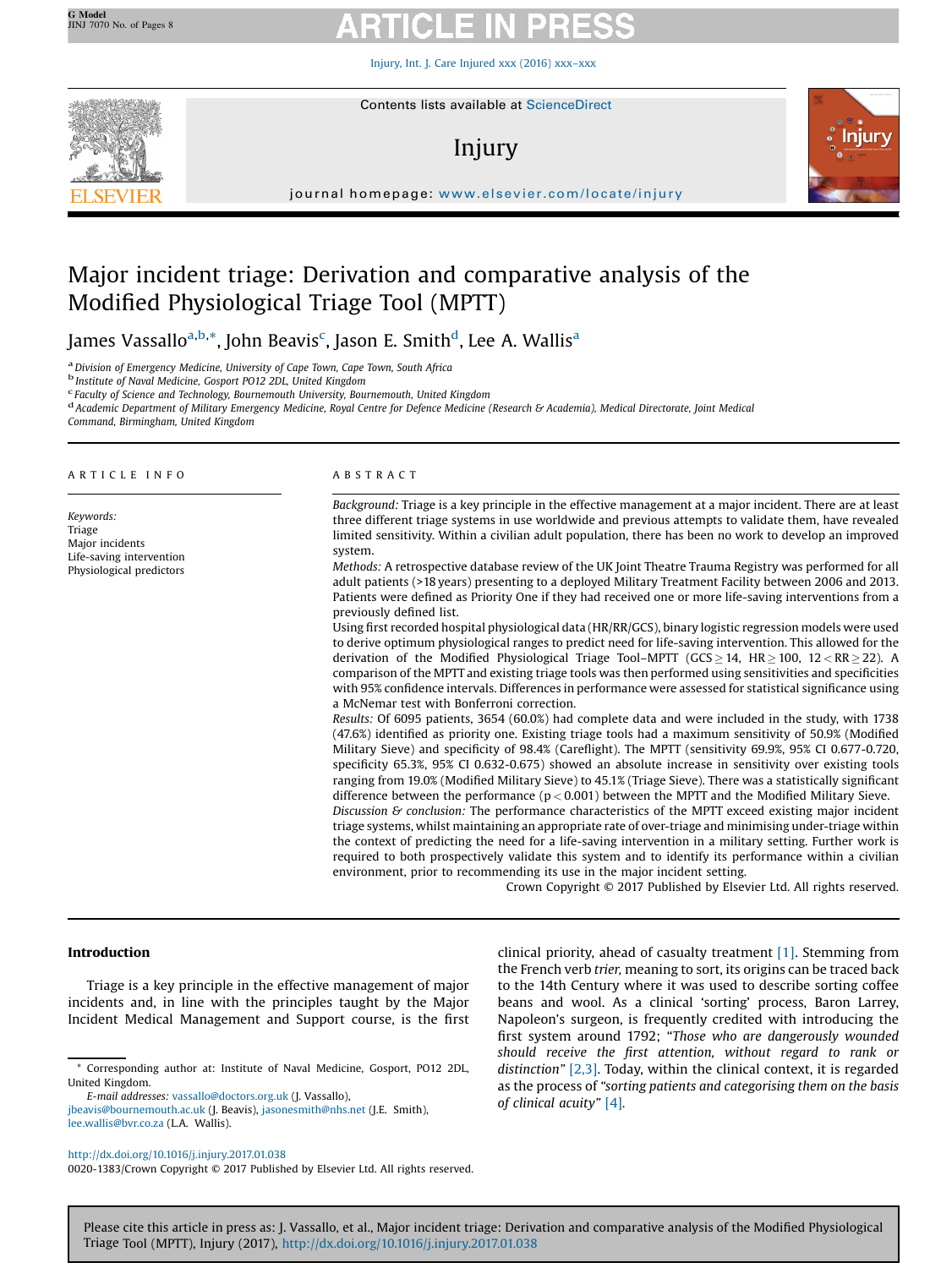Triage is a dynamic process, and at a major incident it will be repeated several times as the patient transitions through the respective phases of medical care [\[1\]](#page-6-0). Equally, the physiological state of the patient may improve following intervention, or deteriorate in response to injury progression; having a dynamic triage process, where the patient can undergo repeated assessment, allows for this to be recognised and the patient category can be amended as required. A key tenet of initial major incident triage is that it can be performed rapidly, and the results should be reproducible irrespective of user.

A number of triage methods exist (Triage Sieve, START, Careflight) [\[1,5\],](#page-6-0) each assigning patients to one of three priority categories. The initial discriminator of these tools is the ability to walk; patients able to walk are allocated the lowest acuity category (P3 or delayed). Those unable to walk then undergo an assessment of basic physiology (Heart Rate, Respiratory Rate, Blood Pressure and Conscious Level) to assign patients to either P1 or P2 categories (immediate or urgent) [\[1,5\].](#page-6-0) Although mechanism of injury and anatomical injury are used for individual field triage, within a major incident setting, these are too time-consuming and require additional user training [\[6\]](#page-6-0).

The most severely injured patients (priority one) are those requiring life-saving interventions, the definition of which has evolved over time since it was first used for individual trauma patients [\[5,7\].](#page-6-0) Definitions exist for the paediatric and military patient, but until recently there has not been an accepted, consensus definition of what constitutes a civilian priority one adult patient at a major incident [\[4,8,9\]](#page-6-0).

To date, there has been no prospective validation of the major incident triage tools during a major incident; this is unlikely to be possible in the future due to both ethical and logistical constraints. Research is therefore limited to either the retrospective review of major incidents or the analysis of trauma registry data. There have been a limited number of reviews comparing the performance of existing triage tools.

An early trauma registry review demonstrated similar performance of START and Careflight (sensitivity 84% and 82%, specificity 91% and 86% respectively) with the Triage Sieve performing poorly at predicting the need for life-saving intervention (sensitivity 45%, specificity 88%) [\[5\]](#page-6-0). By contrast, a retrospective comparison of the same triage tools following the London 7th July bombings demonstrated equally poor sensitivities (50%) for all triage tools, albeit all with 100% specificity  $[10]$ . However, despite using the same life-saving intervention definition and it being a major incident, only  $2\%$  (n = 4) patients included were considered priority one, in contrast to a registry review with  $12\%$  (n = 135) [\[5\]](#page-6-0). With only a single study validating modifications to an existing triage tool, the Modified Military Sieve, there has been no work to date to derive an optimum physiological triage tool [\[11\].](#page-6-0)

With lack of evidence to support existing major incident triage tools, this study aims to derive a triage tool, using observed physiological measurements, that shows an improved performance at predicting the need for life-saving intervention in a military population when compared to existing methods.

# Methods

A retrospective database review of the UK Joint Theatre Trauma Registry was conducted for all adult trauma patients ( $\geq$ 18 years) presenting to the Emergency Department at Camp Bastion, Afghanistan between 2006 and 2013. The medical facilities provided at Camp Bastion have been extensively described elsewhere [\[12,13\]](#page-6-0).

Data on all seriously injured patients (including UK military, coalition forces, detainees, and local civilians) treated by UK Defence Medical Services in these facilities are collected by Trauma Nurse Coordinators within the deployed clinical team and returned to the UK Joint Theatre Trauma Registry (JTTR). Defence Analytical Services and Advice maintain the JTTR at the Royal Centre for Defence Medicine in Birmingham, UK. Data are collected from clinical notes, trauma charts and in the case of death, post mortem findings. The JTTR holds continuous data on this cohort from 2003, coinciding with the start of hostilities in Iraq. Returns are electronic (where deployed IT systems allow), with hard copy accompanying UK military patients evacuated to Royal Centre for Defence Medicine for definitive care [\[14\].](#page-6-0)

The default entry criterion for UK JTTR is a casualty who triggers trauma team activation in a deployed field hospital or Primary Casualty Receiving Facility afloat. The entry criteria were expanded in 2007 to include all trauma patients returned to Royal Centre for Defence Medicine for definitive treatment, irrespective of whether a trauma team response was mandated. Anonymised data were supplied from the JTTR database, and according to institutional agreement ethical approval was not required [\[14\]](#page-6-0).

Only patients with complete recordings of their physiological parameters on arrival at hospital were included in the study (SBP, HR, GCS, RR). Due to the nature of the JTTR and its inclusion criteria, patients in the study were assumed to be non-ambulant. In order to examine for potential selection bias through the deletion of incomplete records, analysis was performed for age, gender and mechanism of injury for the included and excluded groups. Outliers were defined as a physiological parameter with a Z score of 3 standard deviations (HR > 170 beats per minute, SBP > 206 mmHg and RR > 45 breaths per minute). In order to prevent bias and reducing statistical power, outliers were removed prior to the analysis [\[15\]](#page-6-0). Patients were defined as priority one if they received any one intervention from a previously derived list ([Fig.](#page-2-0) 1). The JTTR does not record presence of a radial pulse as a variable, therefore for the purposes of prioritisation using START and Careflight, a surrogate systolic blood pressure of 90 mmHg was taken to represent the presence of a radial pulse and absence of hypotension [\[16,17\].](#page-6-0)

The primary outcome of the study was to derive the optimum ranges of each physiological parameter in isolation at predicting the need for life-saving intervention. The secondary outcome was to compare the performance of the Modified Physiological Triage Tool (MPTT), the combination of these independently derived parameters, with existing major incident triage tools.

Separate bivariate logistical regression models were developed for each physiological parameter in isolation to determine the need for life-saving intervention. For heart rate and respiratory rate, regressions were estimated separately for values above and below the median (HR-89, RR-18). The performance of each model was reported in terms of the significance of the parameters (B0 and B1), the explanatory power (Nagelkerke's pseudo-R2) and goodness of fit (Hosmer-Lemeshow's  $\chi^2$ ). The probability of outcome equation Probability (event Y) =  $1/(1 + e^{-(B0 + X*B1)})$  was used to determine the optimum threshold for predicting need for life-saving intervention for each physiological parameter in isolation.

For the comparative analysis, performance was evaluated using sensitivity, specificity, under-triage (1-sensitivity) and over-triage (1-Positive Predictive Value) with 95% confidence intervals calculated for all major incident triage tools. For tools with similar performance, a McNemar test with a Bonferroni correction was applied, allowing for the evaluation of any statistically significant difference between the tools  $[18]$ . Data processing and analysis were conducted using a combination of Statistical Package for the Social Sciences (SPSS) Version 23.0 (SPSS Inc., Chicago, Illinois, USA), STATA Version 12.0 (StataCorp, College Station, Texas, USA) and Microsoft Excel Version 14.5.8 [\[19,20\].](#page-6-0)

As part of a larger programme of work, this study received ethical approval by the Human Research Ethics Committee of the

JINJ 7070 No. of Pages 8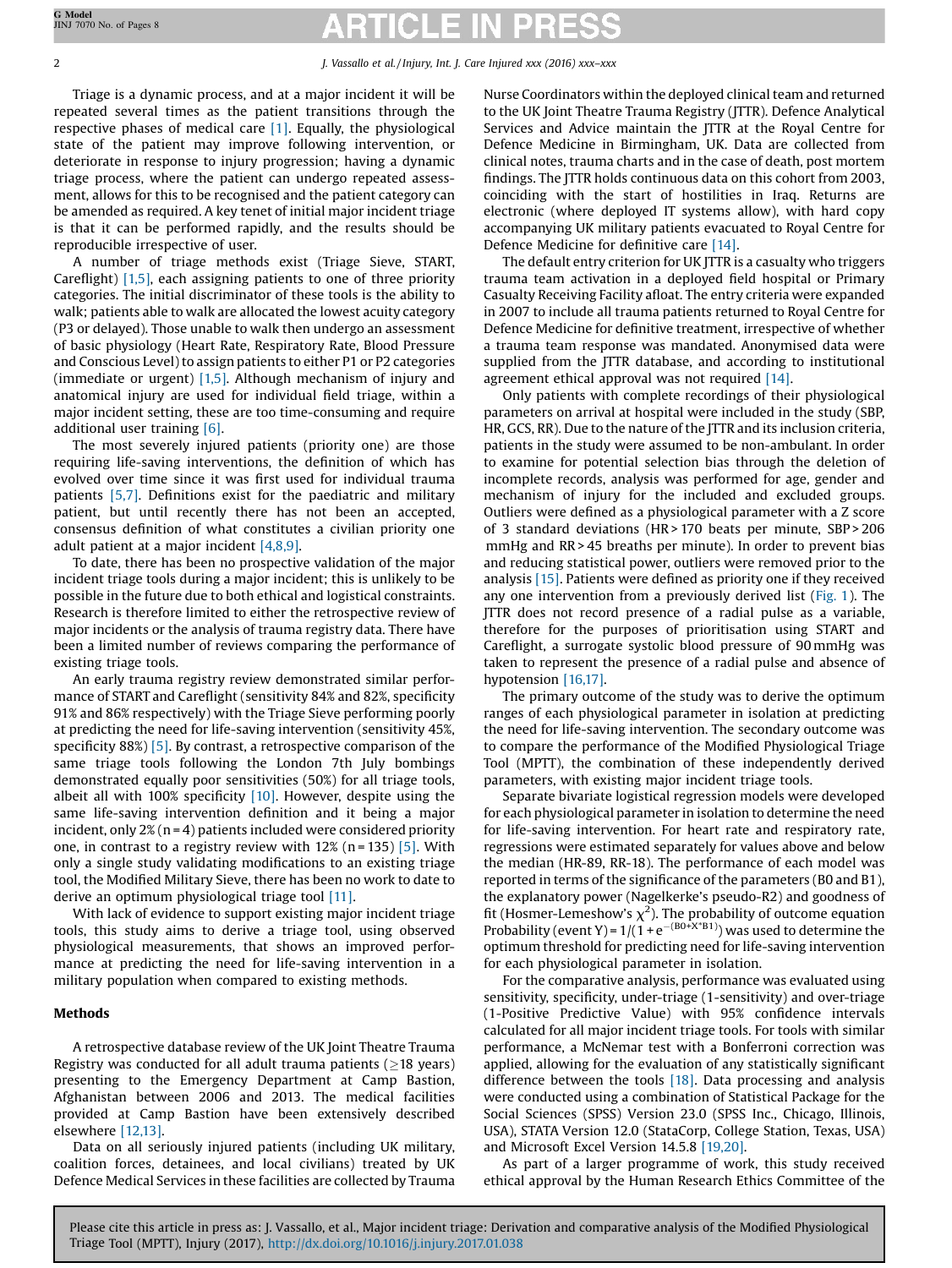

<span id="page-2-0"></span>

Fig. 1. GCS parameter estimates.

University of Cape Town (reference 285/2013), the primary institution of the lead author.

# Results

During the study period 6095 adult patients were included in the database. 3701 (60.7%) had complete physiological data (SBP, HR, GCS and RR) with 47 excluded as outliers (SBP > 206 n = 9,  $RR > 45$  n = 28, HR > 170, n = 12). 3654 were included in the final data analysis (60.0%) with a median age of 24 years (IQR 21–29 years); 3593 (98.3%) were male. Both independent t-test and Pearson Chi Square tests were non significant for age  $(p=0.811)$ and gender ( $p = 0.472$ ) respectively when comparing the complete and incomplete physiological data groups. Statistical significance was observed for mechanism of injury between the two groups  $(p < 0.05)$ ; however, observationally the relative frequencies were similar for both explosive (57.5% vs 55.1%) and GSW (30.6% vs 34.3%) mechanisms of injury.

During the study period there were 75 (2.1%) fatalities. Injury secondary to explosive devices and gunshot wounds combined accounted for the majority of cases  $(n = 3264, 89.3%)$ . Injured personnel had a mean of 2 body regions affected (range 0–8) with the highest proportion affecting the lower extremities (36.0%), followed by upper extremities (16.2%) and thorax (10.8%). Injury Severity Score (ISS) was recorded for the majority of patients  $(n = 3649, 99.8\%)$ , with median and mean ISS of 5 and 11.4 respectively.

1738 (47.6%) patients received a life-saving intervention and were considered Priority One, with the majority receiving a single intervention ( $n = 629$ , 36.2%), range 0 to 12. 5380 life-saving interventions were performed during the study period with tourniquet use the most frequent ( $n = 724$ , 13.5%). No patients received chemical antidotes, therapeutic rewarming or correction of low blood glucose. Additionally, no patients received interventional radiology for haemorrhage control as it is not currently a deployed medical capability of the UK Defence Medical Services.

### Glasgow coma scale

The regression model demonstrated significance ( $p < 0.001$ ,  $\chi^2$  = 768.42), explaining approximately 25% of the variation in the outcome variable (Nagelkerke  $R^2$ =0.255). The model fit was satisfactory (Hosmer and Lemeshow statistic  $\chi^2$ =0.441, df=2, p = 0.506). Using a probability of outcome equation, the value of

# Table 1

List of life-saving interventions [\[4\]](#page-6-0).

| 1              | Intubation for actual or impending airway obstruction.                         |
|----------------|--------------------------------------------------------------------------------|
| $\overline{2}$ | Surgical airway for actual or impending airway obstruction.                    |
| 3              | Thoracostomy (needle/finger/tube).                                             |
| 4              | Application of a chest seal (commercial/improvised).                           |
| 5              | Positive pressure ventilation for ventilatory inadequacy.                      |
| 6              | Application of a tourniquet for haemorrhage control.                           |
| 7              | Use of haemostatic agents for haemorrhage control.                             |
| 8              | Insertion of an intra-osseous device for resuscitation purposes.               |
| 9              | Receiving uncross-matched blood.                                               |
| 10             | Receiving $\geq 4$ units of blood/blood products.                              |
| 11             | Administration of tranexamic acid.                                             |
| 12             | Laparotomy for trauma.                                                         |
| 13             | Thoracotomy or pericardial window for trauma.                                  |
| 14             | Surgery to gain proximal vascular control.                                     |
| 15             | Interventional radiology for haemorrhage control.                              |
| 16             | Application of a pelvic binder.                                                |
| 17             | ALS/ALS for a patient in a peri-arrest/cardiac arrest situation.               |
| 18             | Neurosurgery for the evacuation of an intra-cranial haematoma.                 |
| 19             | Craniotomy/Burr hole insertion.                                                |
| 20             | Spinal nursing for a C1-3 fracture.                                            |
| 21             | Administration of a seizure-terminating medication.                            |
| 22             | Active/passive rewarming for initial core temp $\langle 32 \rangle^{\circ}$ C. |
| 23             | Correction of low blood glucose.                                               |
| 24             | Administration of chemical antidotes.                                          |
|                |                                                                                |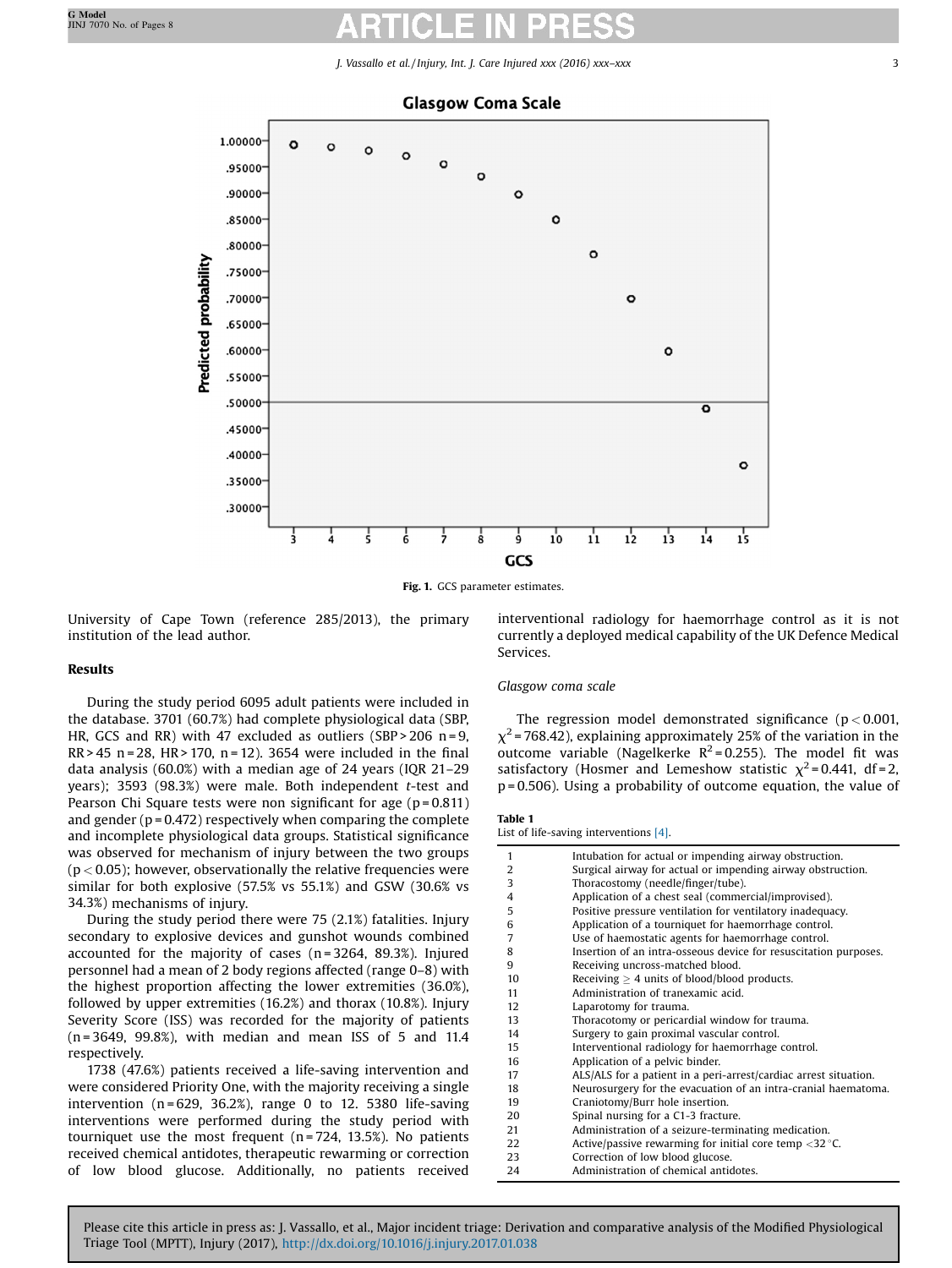GCS<14 was derived as the optimum level for predicting the need for life-saving intervention. Probability values for all physiological parameters are provided in tabulated form in [Tables](#page-2-0) 1–3 , web only appendices.

# Respiratory rate

Both regression models ( $RR \leq 18$  and  $RR > 18$ ) demonstrated significance,  $\chi^2$  = 21.4 and 75.2, d.f = 1, p < 0.001 respectively, with poor fit (Hosmer and Lemeshow statistic  $\chi^2$  = 27.8 and 13.5, d.f = 6

## Table 2

Characteristics of study population.

| No of patients                                                       | 3654                   |
|----------------------------------------------------------------------|------------------------|
| Gender (n (%))                                                       | 3593 (98.3%)           |
| Male                                                                 | 61 (1.7%)              |
| Female                                                               |                        |
| ISS (Median (IQR))                                                   | $5(2-16)$              |
| Age (years) (Median (IQR))                                           | $24(21-29)$            |
| Fatalities $(n (\%))$                                                | 75 (2.1%)              |
| Mechanism of injury (n (%))                                          | 8(0.2%)                |
| Assault                                                              | 32 (1.0%)              |
| Burns                                                                | 47 (1.3%)              |
| Crush<br>Explosive                                                   | 2012 (55.1%)           |
| Fall $<$ 5 m                                                         | 47 (1.3%)<br>20 (0.5%) |
| Fall >5 m                                                            | 1252 (34.3%)           |
| GSW                                                                  | 158 (4.3%)             |
| MVC                                                                  | 58 (1.6%)              |
| Other                                                                | $16(0.4\%)$            |
| Stabbing                                                             | 4 (0.1%)               |
| Unknown                                                              |                        |
| Injury pattern $(n$ $(\%)$                                           | 236 (6.5%)             |
| Abdomen                                                              | 61 (1.7%)              |
| External                                                             | 361 (9.9%)             |
| Face                                                                 | 458 (12.5%)            |
| Head                                                                 | 1317 (36.0%)           |
| Lower extremities                                                    | 63 (1.7%)              |
| Neck                                                                 | 22 (0.6%)              |
| Other                                                                | 142 (3.9%)             |
| Spine                                                                | 396 (10.8%)            |
| Thorax                                                               | 593 (16.2%)            |
| <b>Upper extremities</b>                                             |                        |
| Priority One (N (%))                                                 | 1738 (47.6%)           |
| Priority One                                                         | 1855 (52.4%)           |
| Not Priority One<br>LSI frequency (Median (IQR), %P1)                | $0(0-2)$               |
| 1                                                                    | 629 (36.2%)            |
| 2                                                                    | 293 (16.9%)            |
| 3                                                                    | 218 (12.5%)            |
| 4                                                                    | 155 (8.9%)             |
| 5                                                                    | 128 (7.4%)             |
| 6                                                                    | 122 (7.0%)             |
| 7                                                                    | 93 (5.4%)              |
| 8                                                                    | 57 (3.3%)              |
| 9                                                                    | 26 (1.5%)              |
| 10                                                                   | 11(0.6%)               |
| 11                                                                   | 4(0.2%)                |
| 12                                                                   | $2(0.1\%)$             |
| LSI by type $(n \times total LSI)$                                   | 643 (12.0%)            |
| Intubation & Surgical Airway                                         | 534 (9.9%)             |
| Thoracostomy & Chest Seal                                            | 699 (13.0%)            |
| Positive Pressure Ventilation                                        | 724 (13.5%)            |
| Combat Tourniquet                                                    | 172 (3.2%)             |
| Haemostatic Dressing                                                 | 329 (6.1%)             |
| Intraosseous access                                                  | 1039 (19.3%)           |
| Blood (Cross/Uncross-matched)                                        | 503 (9.3%)             |
| Tranexamic Acid                                                      | 432 (8.0%)             |
| Laparotomy                                                           | 52 (1.0%)              |
| Thoracotomy & Pericardial Window                                     | 68 (1.3%)              |
| Proximal Vascular Control                                            | 34 (0.6%)              |
| Pelvic Binder                                                        | 58 (1.1%)              |
| <b>ACLS Protocols</b>                                                | 22 (0.4%)<br>71 (1.3%) |
| Neurosurgery/Spinal Nursing<br>Seizure termination/Low BM correction |                        |
|                                                                      |                        |

and  $p < 0.05$  respectively for RR  $\leq$  18 and RR > 18). Optimum levels of respiratory rate (upper and lower) were defined as  $RR < 12$  and  $RR \geq 22$  having been derived using probability of outcome equations. ([Figs.](#page-2-0) 1 and 2, web only appendices).

# Heart rate

Only the HR > 89 model demonstrated significance,  $\chi^2$  = 179.6, d.f = 1 and  $p < 0.001$  with a good fit (Hosmer and Lemeshow statistic  $\chi^2$  = 8.8, d.f. 8 and p = 0.358). Using the probability of outcome equation, a HR threshold of  $\geq$ 100 was determined as the optimum level at predicting need for life-saving intervention. ([Fig.](#page-5-0) 3, web only appendix).

### Comparative analysis

The MPTT, defined as  $GCS < 14$ ,  $RR < 12$ ,  $RR > 22$ ,  $HR > 100$ , demonstrated the greatest sensitivity of all existing triage tools (69.9%, 95% CI 67.7–72.0%), with an absolute increase in sensitivity of 19.0% over the Modified Military Sieve and the lowest rate of under-triage (30.1%). Statistically significant differences were recorded between both the MPTT and Modified Military Sieve  $(\chi^2$  = 746, p < 0.001) and the MPTT and Military Sieve  $(\chi^2$  = 998,  $p < 0.001$ ). [Fig.](#page-5-0) 3 summarises the performance accuracy of the triage tools in their ability to predict the need for life-saving intervention.

# Discussion

This study has successfully derived the first evidence-based triage tool with improved sensitivity and acceptable specificity when compared to existing tools such as START, Careflight and the Military Sieve. This was achieved using a cohort of military patients.

There is a paucity of literature surrounding both the creation and use of existing major incident triage tools. No previous study has attempted to derive a tool based on physiological data. Having adapted the criteria defining a major trauma patient to reflect major incident practice, one study performed a comparative analysis to demonstrate the performance of existing tools and using logistical regression methods, identified the strengths and weaknesses of the current thresholds for each physiological component [\[5\]](#page-6-0). The performance of both START and Careflight differed largely from that observed subsequently; [\[9,21\]](#page-6-0) the use of a lower SBP surrogate to represent palpable radial pulse (80 mmHg) may explain some of the differences in sensitivity observed [\[5,10,11\]](#page-6-0).

Following the 7th July bombings in London, all tools (START, Triage Sieve and Careflight) were shown to have the same performance at identifying priority one patients (50% sensitivity and 100% specificity) [\[21\].](#page-6-0) Despite being performed on a major incident dataset, data were only available for 50% of the small number of priority one patients, from one hospital  $(n=4)$ . Additionally, a SBP of 110 mmHg was used represent the presence of a palpable pulse when categorising patients using START and Careflight. Although a wide range of systolic blood pressures correlating with palpable pulse have been used in previous studies, this estimate is higher than most and a surrogate of 90 mmHg as was used in this study, may be more appropriate with its correlation with increased mortality following both penetrating and blunt trauma [\[22,23\]](#page-6-0).

Within a military setting, simple modifications have been proposed to the heart rate and respiratory rate components of the military sieve, demonstrating an improvement in its performance characteristics [\[9\]](#page-6-0). During a subsequent prospective validation and comparative analysis, the modified military sieve was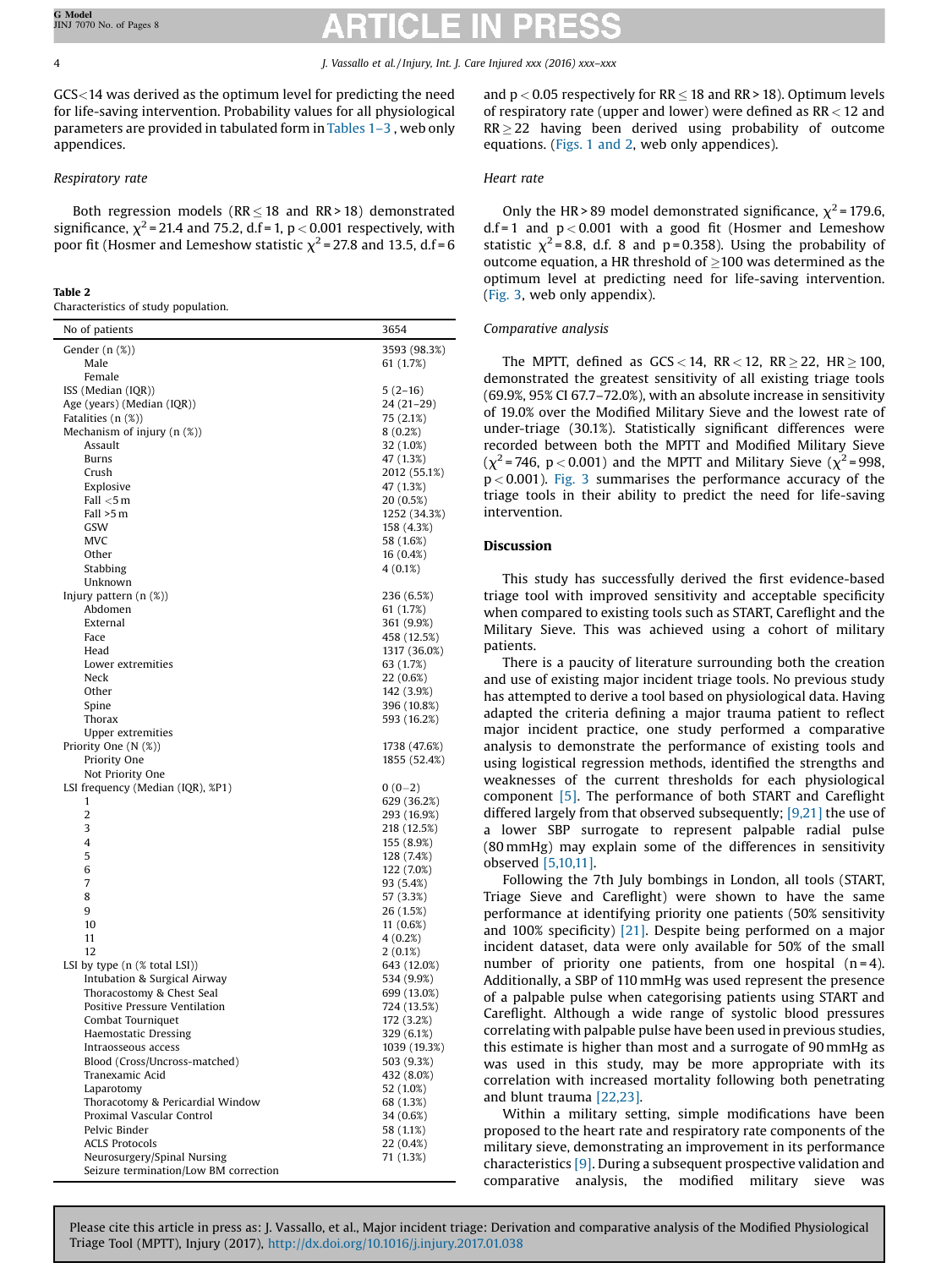# Table 3

Sensitivity analysis.

| Model                   | Sensitivity<br>$(95\%$ CIs) | Specificity<br>$(95\% \text{ Cls})$ | Under-triage<br>$(1-sens)$ | Over-triage<br>$(1 - ppv)$ |
|-------------------------|-----------------------------|-------------------------------------|----------------------------|----------------------------|
| MPTT <sup>1</sup>       | 69.9%<br>$(67.7 - 72.0%)$   | 65.3%<br>$(63.2 - 67.5%)$           | 30.1%                      | 35.2%                      |
| Military Sieve          | 43.8%<br>$(41.5 - 46.2%)$   | 93.6%<br>$(92.4 - 94.6%)$           | 56.2%                      | 13.8%                      |
| Modified Military Sieve | 50.9%<br>$(48.6 - 53.3%)$   | 87.5%<br>$(85.9 - 88.9%)$           | 49.1%                      | 21.2%                      |
| <b>Triage Sieve</b>     | 24.8%<br>$(22.8 - 26.9%)$   | 94.7%<br>$(93.6 - 95.7%)$           | 75.2%                      | 18.8%                      |
| <b>START</b>            | 38.7%<br>$(36.5 - 41.1\%)$  | 96.9%<br>$(96.0 - 97.6%)$           | 61.3%                      | 8.1%                       |
| Careflight              | 33.5%<br>$(31.3 - 35.8%)$   | 98.4%<br>$(97.7 - 98.9%)$           | 66.5%                      | 5.0%                       |

MPTT:  $12 < RR \geq 22$ , HR  $\geq 100$ , GCS < 14, Military Sieve:  $10 < RR>30$ , HR > 120, GCS < 13, Modified Military Sieve:  $12 < RR>34$ , 40 < H > 120, GCS < 13, Triage Sieve:  $10 < RR>30$ ,  $HR > 120$ , START:  $RR \ge 30$ , SBP < 90, GCS < 13, Careflight: SBP < 90, GCS < 13



Fig. 2. MPTT algorithm.

demonstrated to have a statistically significant increase in performance when compared to existing methods [\[11\]](#page-6-0) ([Table](#page-5-0) 4).

This study has successfully created the Modified Physiological Triage Tool and is the first study where physiological thresholds within triage tools have been derived using logistical regression to individually predict need for life-saving intervention. Whilst ISS was measured within our population, we chose specifically to measure triage tool performance against need for life-saving intervention. Numerous studies have previously demonstrated a lack of correlation between ISS and need for life-saving intervention. Fundamentally, the ISS is a retrospectively calculated score which measures injury severity and does not describe the clinical acuity of the patient. The high frequency of P1 patients (47.6%) reflects the injury burden within our cohort. Within a major incident setting the authors believe that this is a more appropriate measure [\[4,7,8,10\].](#page-6-0)

The MPTT showed the greatest sensitivity (69.9%, 95% CI 67.7– 72.0%) at predicting the need for life-saving intervention. With the lowest rate of under-triage, the MPTT demonstrates far better performance clinically and statistically than existing tools, with an absolute increase in sensitivity of 19.0% over the Modified Military Sieve (50.9%, 95% CI 48.6–53.3%). However, this increased sensitivity comes with a reduction in specificity and the highest rate of over-triage (35.2%).

Currently there is no guidance to stipulate the recommended accuracy of major incident triage, however for field triage to a Major Trauma Centre, the recommendations are that over and under-triage are limited to 35% and 5% respectively [\[24\]](#page-7-0). The rate of under-triage by the modified physiological triage tool is clearly high, but it is the lowest of all existing major incident triage tools, maintaining a tolerated level of over-triage.

The effect sizes of the individual components of the modified physiological triage tool are in themselves small, with only a maximum of 13% variation accounted for by both HR and GCS (Nagelkerke's  $R^2$ ). With the nature of the modified physiological triage tool's derivation, the performance we have demonstrated is likely to represent the optimum for simple physiological parameters as is contained within major incident triage tools. Without including additional measured variables (such as mechanism of injury or anatomical injury), these rates of over and under-triage are unlikely to be improved, as this would render the triage tool unsuitable for the 'quick-look' primary triage that is required initially at the scene of a major incident.

A key principle of major incident triage is that it must be able to be performed rapidly, reliably and with reproducible results, irrespective of the seniority or background of the individual performing it. The modified physiological triage tool has been derived with these principles in mind and is no more complicated than existing tools, yet demonstrates increased performance at predicting the need for life-saving intervention, whilst minimising rates of under-triage and having an acceptable rate of over-triage.

# Limitations

There are a number of limitations to our study, the first being the use of a military trauma registry to derive a major incident triage tool.

Patients who were uninjured or sustained minor injuries following an incident are not included in the JTTR. Specificities within the analysis must therefore be interpreted with caution as the inclusion criteria will prevent all 'true negative' patients from

 $^{\rm 1}$  Sensitivity analysis performed using the same dataset in which the MPTT was derived.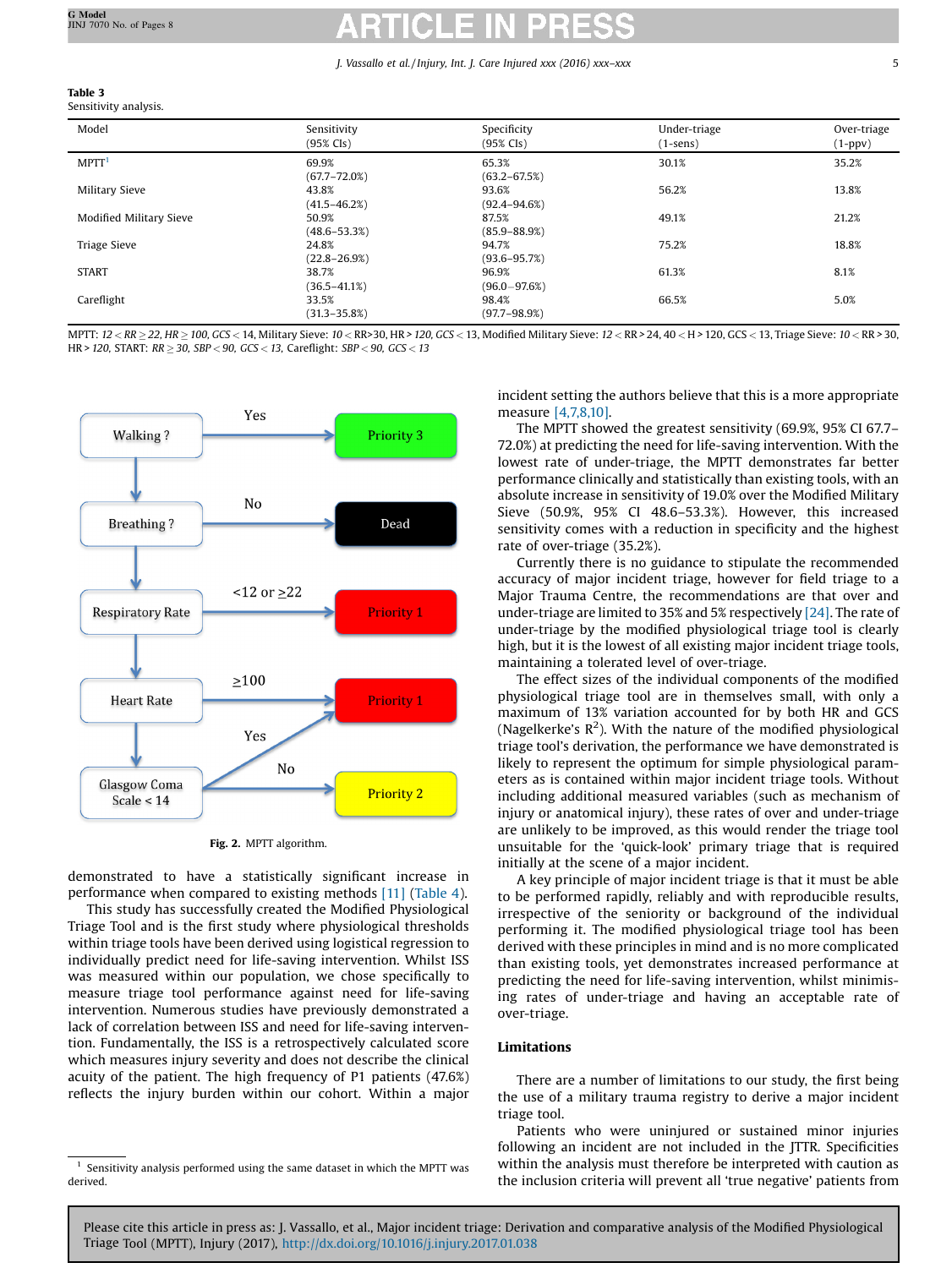<span id="page-5-0"></span>

Fig. 3. Triage tool performance.

| Table 4                                    |  |
|--------------------------------------------|--|
| Comparative analysis by study $[5,9,10]$ . |  |

|                             | Current Studv | Garner       | Challen | Horne        |
|-----------------------------|---------------|--------------|---------|--------------|
| Triage Sieve – Sensitivity  | 25% (23–27%)  | 45% (37–54%) | 50%     | 50% (43–57%) |
| Triage Sieve – Specificity  | 95% (94–96%)  | 88% (86-90%) | 100%    | 89% (84–94%) |
| START – Sensitivity         | 39% (37–41%)  | 84% (76–89%) | 50%     | 52% (45-59%) |
| START – Specificity         | 97% (96–98%)  | 91% (89–93%) | 100%    | 90% (85-95%) |
| $Care flight - Sensitivity$ | 34% (31–36%)  | 82% (75-88%) | 50%     | 45% (38–52%) |
| $Careflight - Specificity$  | 98% (98–99%)  | 86% (94–97%) | 100%    | 92% (87–97%) |

Triage Sieve:  $10 < RR > 30$ , HR > 120, START:  $RR \ge 30$ , SBP < 90, GCS < 13, Careflight: SBP < 90, GCS < 13.

being included within the JTTR. The population of patients from a major incident population will include a large number of patients sustaining only minor injuries, representing the ambulant P3 or delayed category. Whilst trauma registries have been and continue to be used as surrogates for major incident research, they are unlikely to be entirely representative of the population in question because of this, instead focusing on the non-ambulant patients of higher acuity [\[5\]](#page-6-0).

Our dataset demonstrates a high proportion of priority one patients (n = 1755, 47.8%), most of whom suffered blast and ballistic injury ( $n = 3268$ ,  $89.0\%$ ) [\[25\]](#page-7-0). Over the last decade several high profile terrorist atrocities have occurred across Europe, including a number of marauding terrorist firearm attacks, using high velocity weapons and improvised explosive devices akin to that seen in the military setting [\[26\]](#page-7-0). Whilst the MPTT has demonstrated good performance at predicting need for life-saving intervention within our cohort, and may be likely to do so in the context of terrorist atrocities on civilians, its performance may not easily translate to a civilian major incident if the mechanism of injury is predominantly blunt trauma [\[25\]](#page-7-0).

Closely linked with the mechanism of injury experienced on the battlefield is the relatively low age (median 24 years, mean 26.2 years) and the low frequency of females injured within our dataset  $(n = 60, 1.6%)$ . Within a UK civilian trauma context it has been acknowledged that the mean age of patients has increased over the last three decades and in 2013 was 53.8 years [\[25\].](#page-7-0) We also recognise that our cohort of predominantly young males are likely to have limited medical comorbidities when compared to the population as a whole, and therefore the physiology with which we have derived the MPTT is likely to not be fully representative of the whole population. Whilst this is not specific to the major incident environment, it is likely that it will be relevant and these factors are acknowledged as limitations to our study and must be explored before the MPTT can be recommended for use in a civilian context.

Evaluating the performance of the MPTT on the same dataset in which it was derived introduces the potential for bias with respect to its performance. It has previously been suggested that in these circumstances, the derived diagnostic test (in this case the MPTT) can have an exaggerated test performance and that when evaluated using an alternative, independent dataset performs less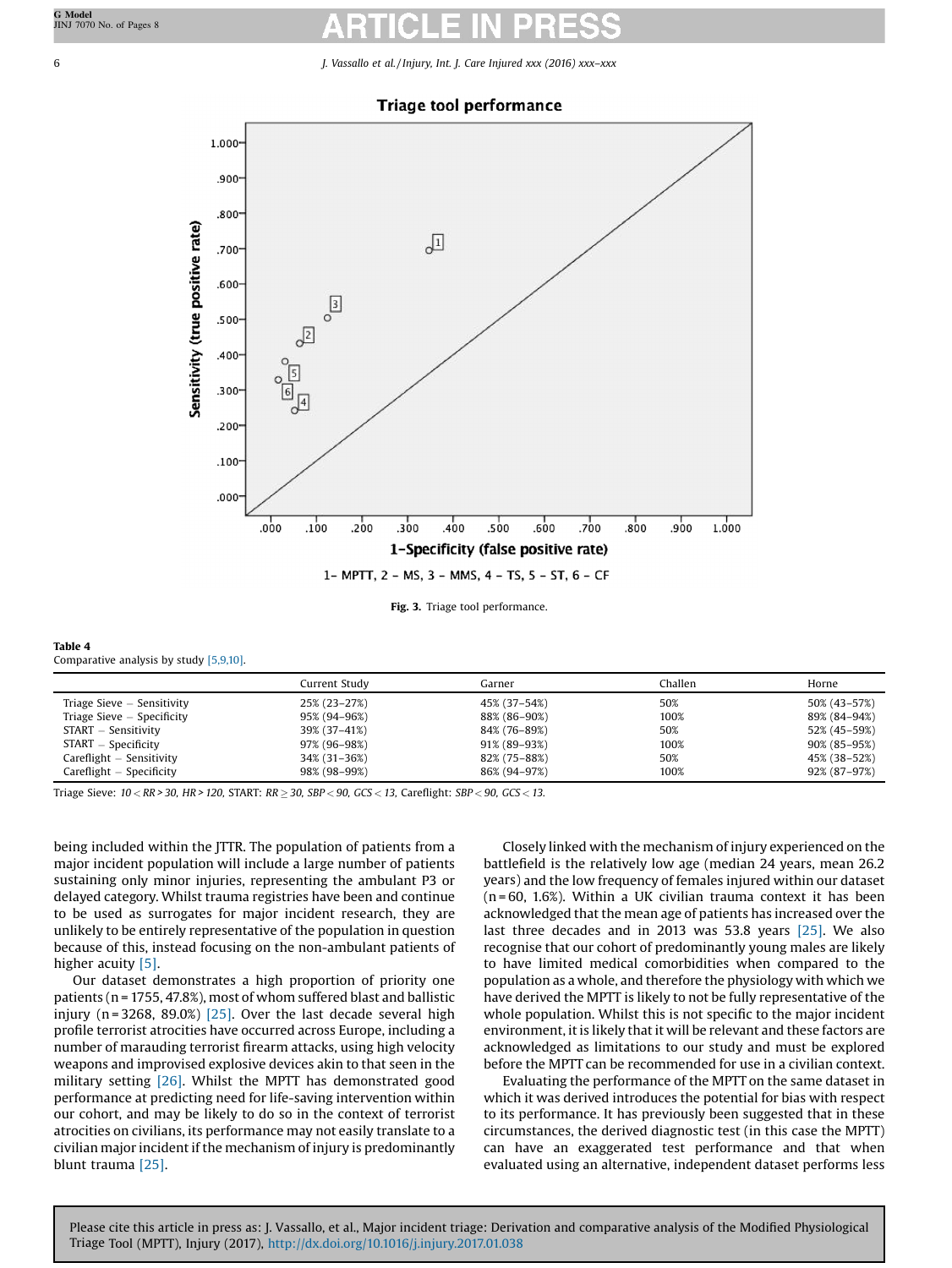# <span id="page-6-0"></span>Table 5

Surrogates used within the study.

| Intervention                                                                                                                                            | Surrogate Variable                                                                                                                                                                                                                                      |
|---------------------------------------------------------------------------------------------------------------------------------------------------------|---------------------------------------------------------------------------------------------------------------------------------------------------------------------------------------------------------------------------------------------------------|
| ALS/ACLS Protocols<br>Intubation for actual/impending airway obstruction<br>Pelvic binder<br>Positive pressure ventilation<br>Proximal vascular control | CPR, Epinephrine, Atropine, Amiodarone, "Resus Drugs"<br>Endotracheal tube AND rapid sequence induction<br>Limb traction AND coded pelvic injury (856161, 856162, 856171, 856172)<br>Mechanical ventilation<br>Arterial ligation, shunt, cross clamping |
| Spinal nursing                                                                                                                                          | Proven spinal fracture C1-C3                                                                                                                                                                                                                            |

well [\[27\]](#page-7-0). Analysis using additional independent datasets are therefore required to support the MPTT's improved performance.

Whilst our analysis has been performed on a large sample  $(n = 3673)$ , it is acknowledged that a number of patients were removed due to incomplete physiological data (n = 2394, 39.3% of total dataset). The list-wise deletion method of incomplete data can be considered as a form of selection bias, but analysis on the deleted dataset revealed no statistically significant difference between age and gender of the two groups. Although significance was seen with mechanism of injury between the two groups, observationally the proportions were near identical. Despite our results demonstrating both considerable effect sizes and significance, we are unable to comment whether with a more complete data set these results would have been different. Incomplete data entry is a limitation of retrospective database reviews, and the JTTR is no different. The nature of military operations and the pressured environment that clinicians are working in, is likely to explain some of this missing data [11]. The major incident setting is no different, and the difficulties in maintaining contemporaneous medical records during a major incident have been described previously [21,28]. The extent of missing data in our study (39.3%) is directly comparable to that observed following the 7th July bombings (approximately 38.0%).

We acknowledge that the use of in-hospital physiology is a limitation of our study. A change in physiology may well be observed in patients receiving interventions prior to their arrival at hospital. Whilst data is available on the JTTR at point of wounding, only 25% cases for the study period in question had complete data. Due to the austere nature of military operations, data completion is unsurprisingly poor, and this has previously been described elsewhere [\[29\]](#page-7-0). For this practical reason physiology was used on arrival at hospital, where complete data was available for 61%.

In keeping with the literature on mortality following trauma, a surrogate systolic blood pressure measurement of 90 mmHg was used to represent the presence of a radial pulse for purposes of classification using START and Careflight [22,23]. We acknowledge that the use of surrogates (Table 5) is a limitation of our study, but one that is shared with other major incident triage publications and due to the nature of the JTTR is unavoidable [5,10,30].

## Conclusions

In summary, we present the modified physiological triage tool, the first example of a statistically derived physiological triage tool for use in the military major incident setting. Our findings show that the modified physiological triage tool demonstrates good performance at predicting need for life-saving intervention within a military setting. It is superior to all existing major incident triage tools with respect to its rates of under-triage, and has an acceptable level of over-triage. Further work is needed to validate this tool on civilian trauma registry data and will be required prior to changes to existing civilian major incident doctrine. Ideally, the modified physiological triage tool should be specifically tested in the major incident environment in order to assess its performance.

## Conflicts of interest

We can confirm that there are no conflicts of interests to declare. Two of the authors (JV and JES) are serving members of the United Kingdom Royal Navy.

### Appendix A. Supplementary data

Supplementary data associated with this article can be found, in the online version, at [http://dx.doi.org/10.1016/j.](http://dx.doi.org/10.1016/j.injury.2017.01.038) [injury.2017.01.038](http://dx.doi.org/10.1016/j.injury.2017.01.038).

### References

- [1] Advanced Life Support Group. Major Incident Medical [Management](http://refhub.elsevier.com/S0020-1383(17)30059-1/sbref0005) and Support: The Practical [Approach.](http://refhub.elsevier.com/S0020-1383(17)30059-1/sbref0005) London: BMJ Books; 2002.
- [2] Trauma.org. United Kingdom. Cited 30 May 2016. Available on http://www. trauma.org.
- [3] Burris D, Welling D, Rich N. [Dominique](http://refhub.elsevier.com/S0020-1383(17)30059-1/sbref0015) Jean Larrey and the principles of humanity in warfare. J Am Coll Surg [2004;198\(5\):831](http://refhub.elsevier.com/S0020-1383(17)30059-1/sbref0015)–5.
- [4] Vassallo J, Smith JE, Bruijns S, Wallis LA. Major incident triage: a [consensus](http://refhub.elsevier.com/S0020-1383(17)30059-1/sbref0020) based definition of the essential life-saving [interventions](http://refhub.elsevier.com/S0020-1383(17)30059-1/sbref0020) during the definitive care phase of a major incident. Injury [2016;47\(9\):1898](http://refhub.elsevier.com/S0020-1383(17)30059-1/sbref0020)–902.
- [5] Garner A, Lee A, Harrison K, Schultz C. [Comparative](http://refhub.elsevier.com/S0020-1383(17)30059-1/sbref0025) analysis of multiplecasualty incident triage algorithms. Ann Emerg Med [2001;38\(5\):541](http://refhub.elsevier.com/S0020-1383(17)30059-1/sbref0025)–8.
- [6] Sasser S, Hunt R, Faul M, et al. [Guidelines](http://refhub.elsevier.com/S0020-1383(17)30059-1/sbref0030) for field triage of injured patients. [Recommendations](http://refhub.elsevier.com/S0020-1383(17)30059-1/sbref0030) of the national expert panel on field triage. MMWR Recomm Rep [2009;58\(RR-1\):1](http://refhub.elsevier.com/S0020-1383(17)30059-1/sbref0030)–35.
- [7] Baxt WG, Upenieks V. The lack of full [correlation](http://refhub.elsevier.com/S0020-1383(17)30059-1/sbref0035) between the injury severity score and the resource needs of injured [patients.](http://refhub.elsevier.com/S0020-1383(17)30059-1/sbref0035) Ann Emerg Med [1990;19:1396](http://refhub.elsevier.com/S0020-1383(17)30059-1/sbref0035)–400.
- [8] Wallis L, Carley S, Hodgetts CT. A procedure based [alternative](http://refhub.elsevier.com/S0020-1383(17)30059-1/sbref0040) to the injury severity score for major incident triage of [children:](http://refhub.elsevier.com/S0020-1383(17)30059-1/sbref0040) results of a Delphi consensus process. Emerg Med J [2006;23\(4\):291](http://refhub.elsevier.com/S0020-1383(17)30059-1/sbref0040)–5.
- [9] Horne S, Vassallo J, Read J. UK Triage a new tool for an [evolving](http://refhub.elsevier.com/S0020-1383(17)30059-1/sbref0045) threat. Injury [2013;44\(1\):23](http://refhub.elsevier.com/S0020-1383(17)30059-1/sbref0045)–8.
- [10] Challen KHE. [Comparative](http://refhub.elsevier.com/S0020-1383(17)30059-1/sbref0050) Validation of Major Incident Triage Systems. MRes Thesis. University of [Manchester;](http://refhub.elsevier.com/S0020-1383(17)30059-1/sbref0050) 2008.
- [11] Vassallo J, Horne S, Ball S, Whitley J. UK Triage the [validation](http://refhub.elsevier.com/S0020-1383(17)30059-1/sbref0055) of a new tool for an evolving threat. Injury [2014;45\(12\):2071](http://refhub.elsevier.com/S0020-1383(17)30059-1/sbref0055)–5.
- [12] Henning D, Smith JE, Patch D, Lambert A. A [comparison](http://refhub.elsevier.com/S0020-1383(17)30059-1/sbref0060) of civilian (National Confidential Enquiry into Patient Outcome and Death) trauma [standards](http://refhub.elsevier.com/S0020-1383(17)30059-1/sbref0060) with current practice in a deployed field hospital in [Afghanistan.](http://refhub.elsevier.com/S0020-1383(17)30059-1/sbref0060) Emerg Med J [2011;28\(4\):310](http://refhub.elsevier.com/S0020-1383(17)30059-1/sbref0060)–2.
- [13] Vassallo D. A short history of Camp Bastion [Hospital:](http://refhub.elsevier.com/S0020-1383(17)30059-1/sbref0065) the two hospitals and unit [deployments.](http://refhub.elsevier.com/S0020-1383(17)30059-1/sbref0065) J R Army Med Corps 2015;161:79–83.
- [14] Smith JE. The [epidemiology](http://refhub.elsevier.com/S0020-1383(17)30059-1/sbref0070) of blast lung injury during recent military conflicts: a [retrospective](http://refhub.elsevier.com/S0020-1383(17)30059-1/sbref0070) database review of cases presenting to deployed military hospitals, 2003–2009. Philos Trans R Soc B [2011;366:291](http://refhub.elsevier.com/S0020-1383(17)30059-1/sbref0070)–4.
- [15] Field A. Discover Statistics Using SPSS. 3rd edn London: SAGE [Publications;](http://refhub.elsevier.com/S0020-1383(17)30059-1/sbref0075) [2009.](http://refhub.elsevier.com/S0020-1383(17)30059-1/sbref0075)
- [16] Edelman DA, White MT, Tyburski JG, Wilson RF. [Post-traumatic](http://refhub.elsevier.com/S0020-1383(17)30059-1/sbref0080) hypotension: should systolic blood pressure of 90–109 mmHg be [included?](http://refhub.elsevier.com/S0020-1383(17)30059-1/sbref0080) Shock 2007;27 [\(2\):134](http://refhub.elsevier.com/S0020-1383(17)30059-1/sbref0080)–8.
- [17] Rossaint R, Bouillon B, Cerny V, et al. [Management](http://refhub.elsevier.com/S0020-1383(17)30059-1/sbref0085) of bleeding following major trauma: an updated European guideline. Crit Care [2010;14:R52](http://refhub.elsevier.com/S0020-1383(17)30059-1/sbref0085).
- [18] Hazra A, Gogtay N. [Biostatistics](http://refhub.elsevier.com/S0020-1383(17)30059-1/sbref0090) series module 4: comparing groups categorical variables. Indian J Dermatol [2016;61:385](http://refhub.elsevier.com/S0020-1383(17)30059-1/sbref0090)–92.
- [19] IBM Corp. Released 2013. IBM SPSS Statistics for Macintosh, Version 23.0. Armonk, NY:IBM Corp.
- [20] StataCorp. 2011. Stata Statistical Software: Release 12. College Station, TX : StataCorp LP.
- [21] Challen K, Walter D. Major incident triage: [comparative](http://refhub.elsevier.com/S0020-1383(17)30059-1/sbref0105) validation using data from 7th july bombings. Injury [2013;44\(5\):629](http://refhub.elsevier.com/S0020-1383(17)30059-1/sbref0105)–33.
- [22] Hasler RM, Nüesch E, Jüni P, Bouamra O, [Exadaktylos](http://refhub.elsevier.com/S0020-1383(17)30059-1/sbref0110) A, Lecky F. Systolic blood pressure below 110 mmHg is [associated](http://refhub.elsevier.com/S0020-1383(17)30059-1/sbref0110) with increased mortality in